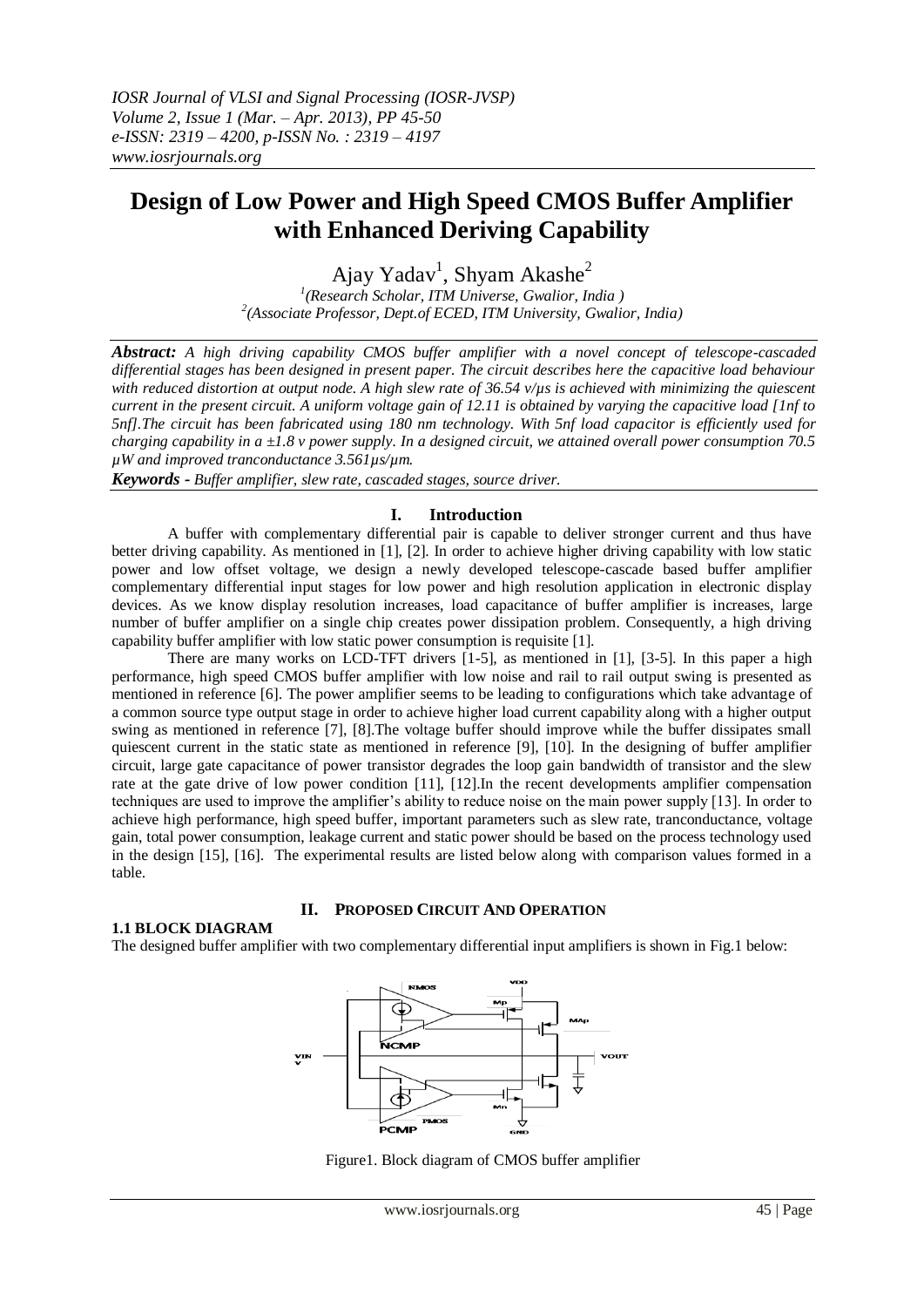The circuit was formed by a common source push-pull stages. Two auxiliary driving transistors are used for good swing characteristics. This technology is used to increase the driving capability of the whole circuit two transistors MAp and MAn are introduced in the given circuit. The two transistors MAp and MAn are used to control by two comparator NCMP and PCMP. NCMP are introduced as an N MOS transistor comparator circuit and PCMP are introduced as a P MOS transistor comparator circuit in the given circuit. The comparator circuit are mostly used to define how the circuit compares two voltages or current and switches it's output to indicate which is large they are commonly used in device such as analog to digital convertor(ADCs). The basic comparator will swing its output to  $\pm V_{CC}$  at the lightest difference between its inputs but there are many variation where the output is designed to switch between two other voltage values also. The input may be tailored to make compares to an input voltage other than zero. The added comparators are used to reduce the power dissipation.

# *1.2 CIRCUIT DIAGRAM*



Figure2. Circuit diagram of CMOS buffer amplifier

Fig.2 Shown above shows the detailed circuits of the CMOS buffer amplifier in which two stage configuration are used in this design which consist of a high gain input stage and unity gain output stage. In the above designed circuit transistor M1A – M5A and transistor M1B – M5B form the complementary telescope – cascade differential stages. The two designed stages are connected parallel to make a common source push-pull stages. In the above shown fig. two transistors M5A and M5B forms the biasing current source. There are number of methods are used for biasing. There biasing currents are determined by VA and VB.The two stages are configured in parallel in the upper circuit transistor M6B – M7B and lower circuit the two transistor are used is M6A – M7A are connected to form two set of comparators. The two transistors M9A and M9B is the auxiliary driving amplifier without and with auxiliary power supply of 1.8 V is desired for proper working of the mentioned circuit diagram. Input voltage VIN is applied on two parallel transistors namely M3A and M3B. The output response of the CMOS buffer amplifier can be expressed as

$$
V_{out} = V_I + (V_F - V_I)[1 - \exp[\hat{q}]^{-t}/\tau_p)
$$
  
Where VI and VF are the initial and final value of the output voltage respectively.  
And

$$
\tau_p = (R_{8B}||R_{9B}).C_L \tag{2}
$$

Where  $C_L$  = Load capacitance

Defining R8A (B) and R9A (B) as the channel resistance of the output transistor M8A and M8B and the auxiliary driving transistor M9 (A) and M9 (B) respectively.

The positive slew rate of the CMOS buffer amplifier can be expressed by following equation:

$$
\frac{dV_{out}}{dt} = \frac{(V_F - V_I)}{t_P} \exp{\frac{-t_1}{t_P}}
$$
\n(3)

Transistor M1A-M7A and M1B-M7B of the input differential pair are active when VIN reaches the centre of the supply voltage and biasing currents of the circuit are determined by VA and VB. The current of M3A (B) and M7A (B) can be expressed as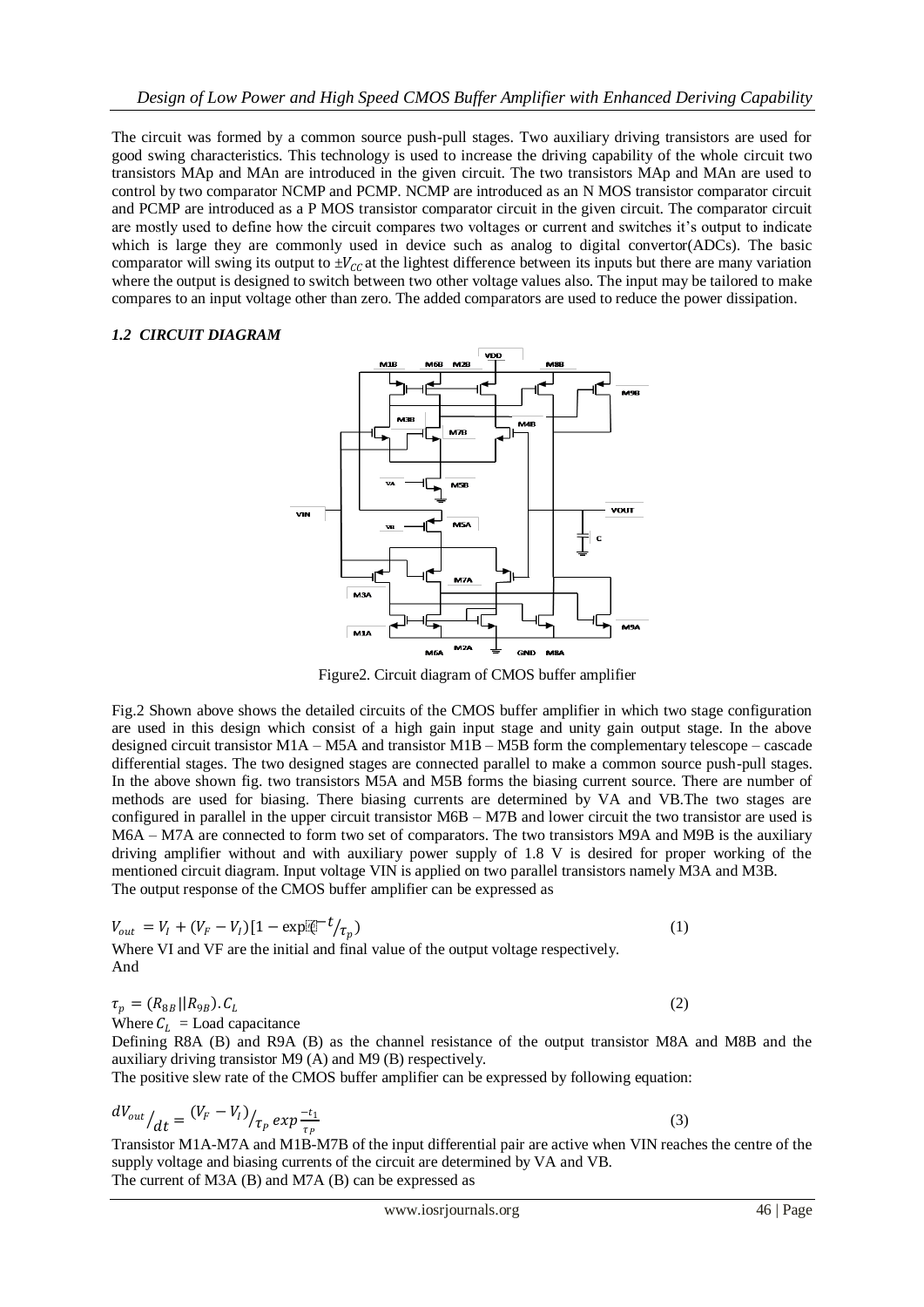$$
I_{M7A(B)} = \frac{1}{2} \mu_{p(n)} C_{ox} \left(\frac{W}{L}\right)_7 (V_{SG} - |V_T|)^2
$$
  

$$
1/2 \mu_{p(n)} C_{ox} \left[\left(\frac{W}{L}\right)_3 - \Delta \frac{W}{L}\right] (V_{SG} - |V_T|)^2
$$
  

$$
I_{M3A(B)} [1 - \Delta \frac{W}{L}]
$$
 (4)

The current through M7A and M7B is smaller than that through M3A and M3B that will derive M6A and M6B in the triode region and force VDS6A (B) close to 0 volt. The auxiliary driving transistor M9A and M9B will then stay off and consume no static power in that state. Hence, the aspect ratios of the auxiliary driving transistors can be designed with larger values to obtain higher driving capability without increasing power consumption.

For a given slew rate SR and load capacitor, we assume that

- 1. Transistor Mp and Mn both are in saturation region.
- 1. The channel length of transistor Mp and Mn is neglected. It can be demonstrated that the optimal size of the lower bound transistor Mp and Mn are given below

$$
(W/L)_{L,M_p} = \frac{2SR.C_L}{\mu_p C_{ox} (V_{DD} - V_{ov,Md5} - |V_{th,Mp}|)^2}
$$
  
\n
$$
(W/L)_{L'M_p} = \frac{2SR.C_L}{\mu_n C_{ox} (V_{DD} - |V_{ov,Md2}| - V_{th,M_n})^2}
$$
  
\n(6)

Equation (5) and equation (6) indicate to increase slew rate for a particular load capacitor of value 5nf. We assume that  $\Delta V=1.3v$  with  $V_{OL}=1.5v$  and  $V_{OH}=2.8v$  then  $V_{OL}\leq V_{OL}\leq V_{OH}$ . Therefore, the upper bound transistor size is given below

$$
(W/L)_{U,M_p} \leq \frac{0.1 C_L b_{1,g_m} \delta V}{\mu_p C_{ox} V_1 (|V_{th,M_p}| - |V_{ov,Md}|)} \times \ln(\frac{V_{DD} - V_{OL}}{V_{DD} - V_{OL} - 0.9 \Delta V} (1 + \frac{0.9 \Delta V}{2 V_1 + V_{OL} - V_{DD}}))
$$
\n(7)

The upper bound transistor size Mn is given below

$$
\left(\frac{W}{L}\right)_{L,M_n} \leq \frac{0.2c_Lb_{2g_m}\delta V}{\mu_n\%c_{ox}c_{p2}v_2(v_{th,M_n-v_{ov,Md6}})} \times \left(\frac{V_{OH}-V_2}{v_2} + \frac{1}{2}\ln\left(\frac{2v_2}{v_{OL}+0.1\Delta V} - 1\right)\right) \tag{8}
$$

Then finally we arrange the transistors Mp and Mn within the range given below

$$
(W/L)_{L,M_p} \le (W/L)_{opt,M_p} \le (W/L)_{U,M_p} \tag{9}
$$

$$
(W/L)_{L,M_n} \le (W/L)_{opt,M_n} \le (W/L)_{U,M_n}
$$
\n(10)

We analyze the whole circuit through the pole and zero location of the input stage are given below  $Z \approx$  $-2g_{m6}g_{m8}g_{m11}$  $(11)$ 

$$
\approx \frac{C_{c1}g_{m6}g_{m11} + c_a g_m g_{m12}}{G_{c1}g_{m6}g_{m12}} - 1
$$

$$
P_1 \approx \frac{-1}{g_{m11}c_{c1}R_{o10}R_L}
$$
  
\n
$$
P_2, P_3 = -\frac{g_{m8}(C_{c1} + C_L)}{2C_{o1}C_L} \pm j[\frac{g_{m8}g_{m11}}{C_{o1}C_{o}} - (\frac{g_{m8}(C_{c1} + C_L)}{2C_{o1}C_L})^2]^{1/2}
$$
\n(12)

$$
2c_{c1}c_L \t -31 \t c_L c_a \t 2c_{c1}c_L \t 31 \t (13)
$$

Where  $C_a = C_{g8} + C_{d58}$ 

The slewing period,  $t_{\text{slow},p}$  is determined by the time requirement to charge load capacitor is given below  $t_{\text{slow}, p} = \int_{V_{\text{OL}}}^{0.9\Delta V + V_{\text{OL}}} \frac{2C_L dV_0}{\sqrt{2C_L dV_0}}$  $0.9\Delta V + V_{OL}$  $\frac{2c_L u v_0}{v_{OL}} \frac{2c_L u v_0}{\mu_n c_{av} (\frac{W}{L})}$  [2 $v_1 (v_{DD} - v_0) - (v_{DD} - v_0)^2$ ] (14)

$$
v_{slew, p} = \frac{U_{V_{OL}}}{\mu_p c_{ox} \left(\frac{W}{L}\right)_{Mp} [2V_1(V_{DD} - V_0) - (V_{DD} - V_0)^2]} (14)
$$
  
\n
$$
\frac{C_L}{\mu_p c_{ox} \left(\frac{W}{L}\right)_{Mp} V_1} \times \ln\left(\frac{V_{DD} - V_{OL}}{V_{DD} - V_{OL} - 0.9\Delta V} (1 + \frac{0.9\Delta V}{2V_1 + V_{OL} - V_{DD}})\right)
$$
  
\nWhere  $V_1 = V_{DD} - V_{OV, Md5} - |V_{tp}|$  (15)

#### **III. MODELLING AND SIMULATION RESULTS**

Fig.3 show the output response curve of CMOS buffer amplifier simulated at 180 nm technology by virtuoso cadence tool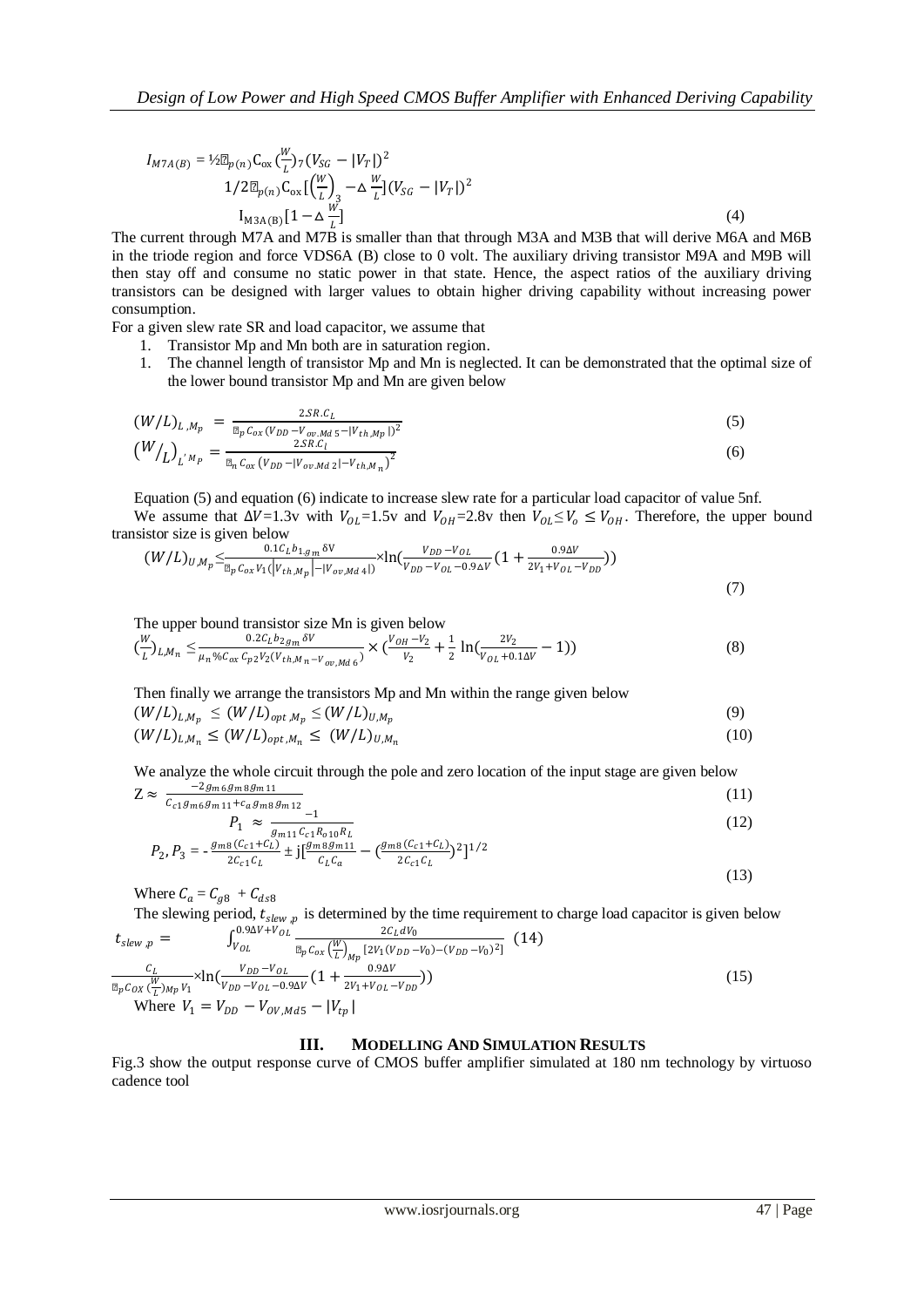

Figure3. Transient Response waveform

Fig.4 show the simulation result of overall power consumption has a threshold value is 844.1µw is marked below.



Figure4. Power Response Waveform

Fig.5 show the static power response curve of CMOS buffer amplifier has obtain value is 813µw.The curve is simulated at 180 nm technology by virtuoso cadence tool.



Fig.6 shows leakage current waveform for which simulation result is -452.10µA is marked below. The waveform simulated at 180 nm technology by cadence virtuoso tool.



Figure6.Leakage Current waveform

Fig.7 shows the simulation result of slew rate whose threshold value is obtained 550.1v/µsec. A number of values are marked on the curve but we can observe peak threshold value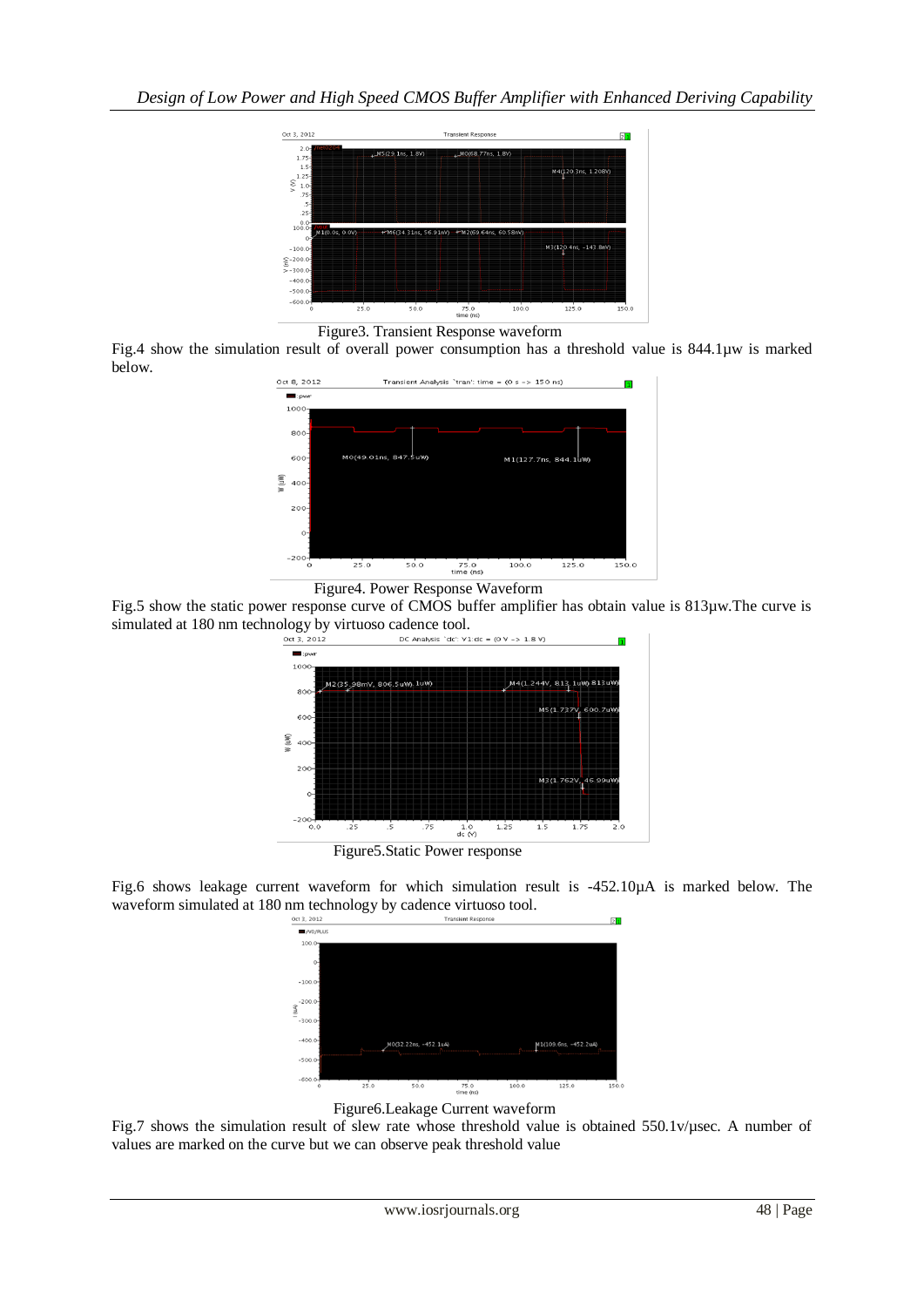



Fig.8 show the simulation result of tranconductance at 180 nm technology obtained threshold value is 3.561 as marked belowby using cadence virtuoso tool.





Fig.9 show the simulation result of voltage gain value marked in curve below is 12.11. This value is simulated at 180 nm technology by cadence virtuoso tool.



Figure9. Voltage Gain waveform

| TABLE.1    |                              |                            |                               |        |  |  |  |
|------------|------------------------------|----------------------------|-------------------------------|--------|--|--|--|
| Sr.<br>No. | <b>Parameter</b>             | <b>Technol</b><br>ogy Used | <b>Power</b><br><b>Supply</b> | Output |  |  |  |
| 1.         | Total power<br>$(\mu w)$     | 180 <sub>nm</sub>          | 1.8v                          | 70.5   |  |  |  |
| 2.         | Average power<br>$(\mu w)$   | 180nm                      | 1.8v                          | 470.0  |  |  |  |
| 3.         | Leakage current<br>$(\mu A)$ | 180nm                      | 1.8v                          | 452.16 |  |  |  |
| 4.         | Slew rate $(V/\mu)$<br>sec.) | 180nm                      | 1.8v                          | 36.54  |  |  |  |